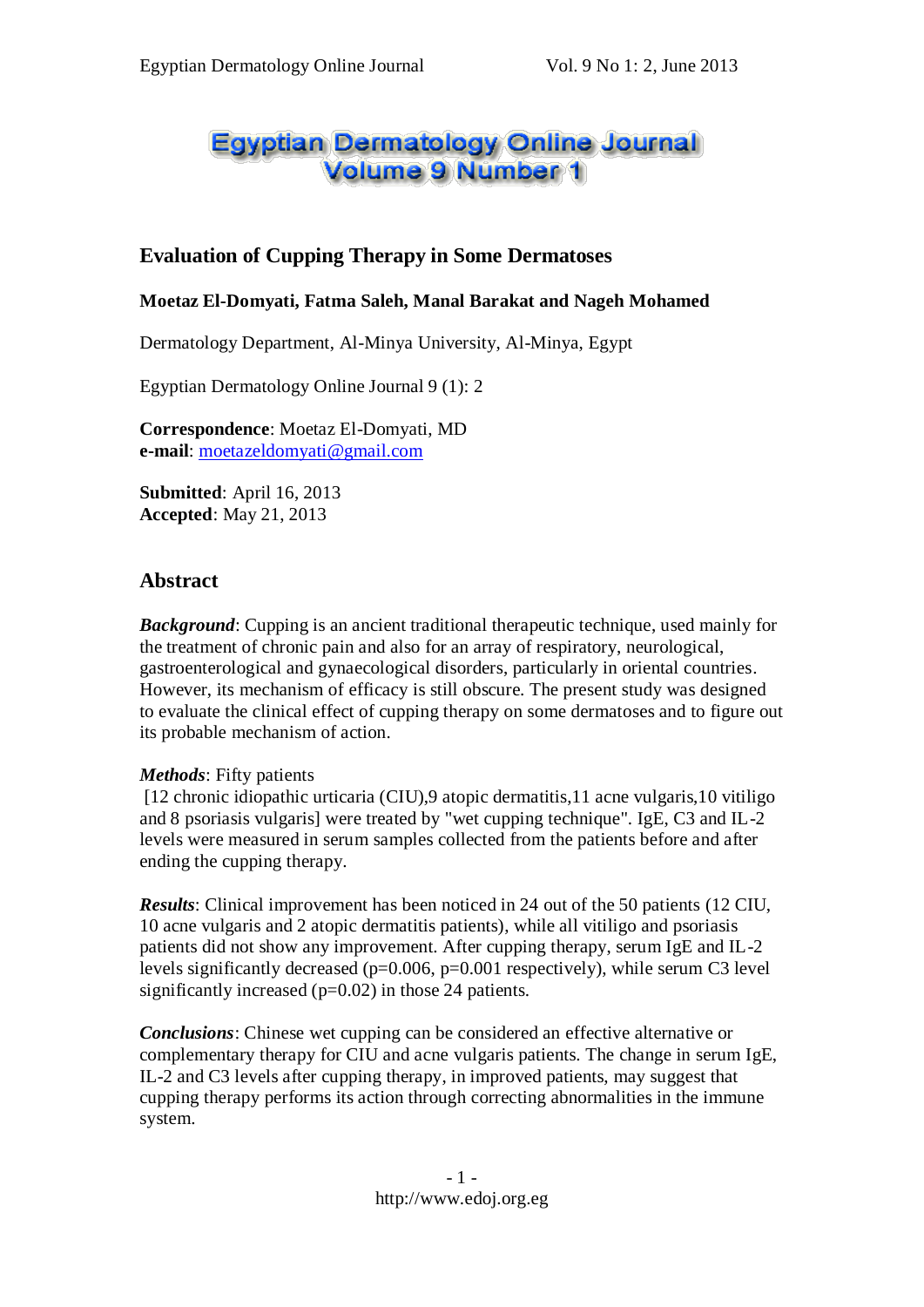# **Introduction**

Cupping is an ancient traditional therapeutic technique that has been practiced, for thousands of years and till now, particularly in East Asian countries [\[1\]](file:///D:/Medical/edoj/vol009/0901/002/01.htm%231). In Egypt and Arabic countries, cupping therapy is known as "Al-Hijama. Recently, the number of followers of this traditional medicine is increasing in the western world [\[2\]](file:///D:/Medical/edoj/vol009/0901/002/01.htm%232).

This therapy involves the application of a suction cup to a localized area of the skin; this area is termed acupoint [\[1\]](file:///D:/Medical/edoj/vol009/0901/002/01.htm%231). Seven major types of cupping are practiced in China. The basic suction method of cupping therapy is called retained cupping, which is most commonly used in Chinese clinics as the first type of cupping. In this method practitioners utilize the flaming heating power to achieve suction (minus pressure) inside the cups to make them apply on the desired part of the body. The second type of cupping is bleeding cupping (wet cupping), in which practitioners make some small incisions before applying the suction cups. Besides, there are different types of cupping applied with different methods. Each kind of cupping therapy may be used for different diseases or different purposes of treatment [\[3\]](file:///D:/Medical/edoj/vol009/0901/002/01.htm%233).

Although its exact mechanism of efficacy remains obscure, cupping is mainly prescribed as a treatment for chronic pain. It is also indicated for an array of respiratory, neurological, gastroenterological and gynecological disorders [\[1\]](file:///D:/Medical/edoj/vol009/0901/002/01.htm%231).

In the field of dermatology, cupping has been used, with varying degree of success, for the treatment of skin diseases as cutaneous infections [\[4\]](file:///D:/Medical/edoj/vol009/0901/002/01.htm%234), urticaria [\[5\]](file:///D:/Medical/edoj/vol009/0901/002/01.htm%235), acne vulgaris [\[6\]](file:///D:/Medical/edoj/vol009/0901/002/01.htm%236) and chloasma [\[7\]](file:///D:/Medical/edoj/vol009/0901/002/01.htm%237). Nowadays, as the use of alternative therapies is on the rise, the use of cupping may undoubtedly become more common [\[8\]](file:///D:/Medical/edoj/vol009/0901/002/01.htm%238).

The present study aims to evaluate the clinical efficacy of cupping therapy in some dermatoses and to figure out its probable mechanism of action.

# **Patients and Methods**

This study included 50 patients and was approved by the Ethics Committee for Postgraduate Studies and Research of Al-Minya University. The patients were 31 males and 19 females and their ages ranged from 11-67 years old (mean±SD  $27.1 \pm 12.2$ ). After having an informed consent, for using cupping therapy, from these patients or their guardians, they were divided into 5 groups:

*Group I:* 12 patients with chronic idiopathic urticaria (CIU) (8 males, 4

females, age range 11-50 years with a mean and SD of 27.7±11.4).

*Group II*: 9 patients with atopic dermatitis (6 males, 3 females, age

range 11-34 years with a mean and SD of  $22.4\pm8.8$ ).

*Group III*: 11 patients with acne vulgaris; 7 nodulocystic type and 4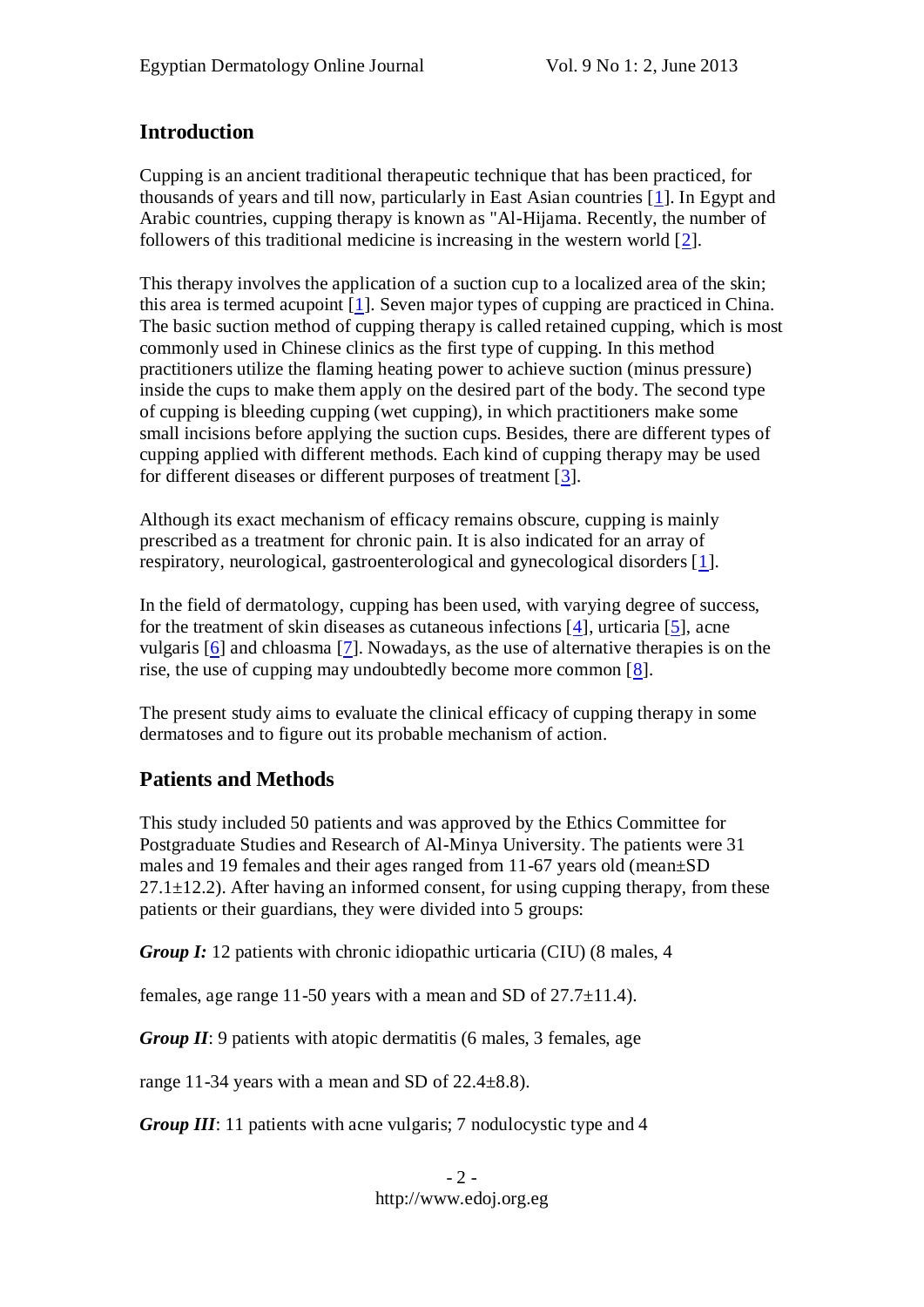papulopustular type (5 males, 6 females, age range 17-27 years

with a mean and SD of  $21\pm3.9$ ).

*Group IV*: 10 patients with vitiligo (4 males, 6 females, age range 13-

40 years with a mean and SD of  $27.6 \pm 10.5$ ).

*Group V*: 8 patients with psoriasis vulgaris (8 males, age range 17-67 years)

with a mean and SD of  $39\pm18.5$ ).

Patients with CIU were diagnosed by the occurrence of daily, or almost daily, wheals and itching for at least 6 weeks with no apparent cause [\[9\]](file:///D:/Medical/edoj/vol009/0901/002/01.htm%239). In patients with atopic dermatitis and psoriasis vulgaris, diagnosis was proved by a lesional skin biopsy.

Patients were instructed to stop any treatment at least 4 weeks before starting cupping therapy as well as throughout the therapy sessions. Patients with bleeding tendency, severe anemia, diabetes, renal or hepatic failure, hepatitis B or C positive patients and pregnant women were excluded. Also, patients aged below 10 or above 70 years old were excluded.

#### *Cupping therapy*

A cupping set was used in cupping therapy composed of disposable plastic cups and a hand-held manual pump (Beijing Kangzhu Baguanoi; Add.: 23 Jinyuchi West St. of Chongwen District, Beijing, China; Patent no.: ZL 95200265.5).

Wet cupping (blood-letting cupping) technique was adopted for the treatment of all patients included in the study. The number of cupping sessions ranged from 4-6 sessions, with 2-4 weeks interval between sessions, according to the clinical response. Cups were applied at the following points [\[1\]](file:///D:/Medical/edoj/vol009/0901/002/01.htm%231):

*Point (1)*: on the 7th cervical vertebra.

*Point* (55): below point 1 by about 3 cm.

*Point (49)*: on the 5th thoracic vertebra.

*Point* (6): at the lower end of the vertebral border of the scapula on the right side.

*Points (7 &8)*: on both sides of the vertebral column at the level of T11 vertebra.

*Point (11)*: on the 5th lumbar vertebra.

With the patient in the prone position, to avoid faintness, the back was cleaned with povidone iodine solution. Each cup was lined by a condom to avoid soiling the cup. The cups were then applied on the selected points on the skin and a negative pressure

> - 3 http://www.edoj.org.eg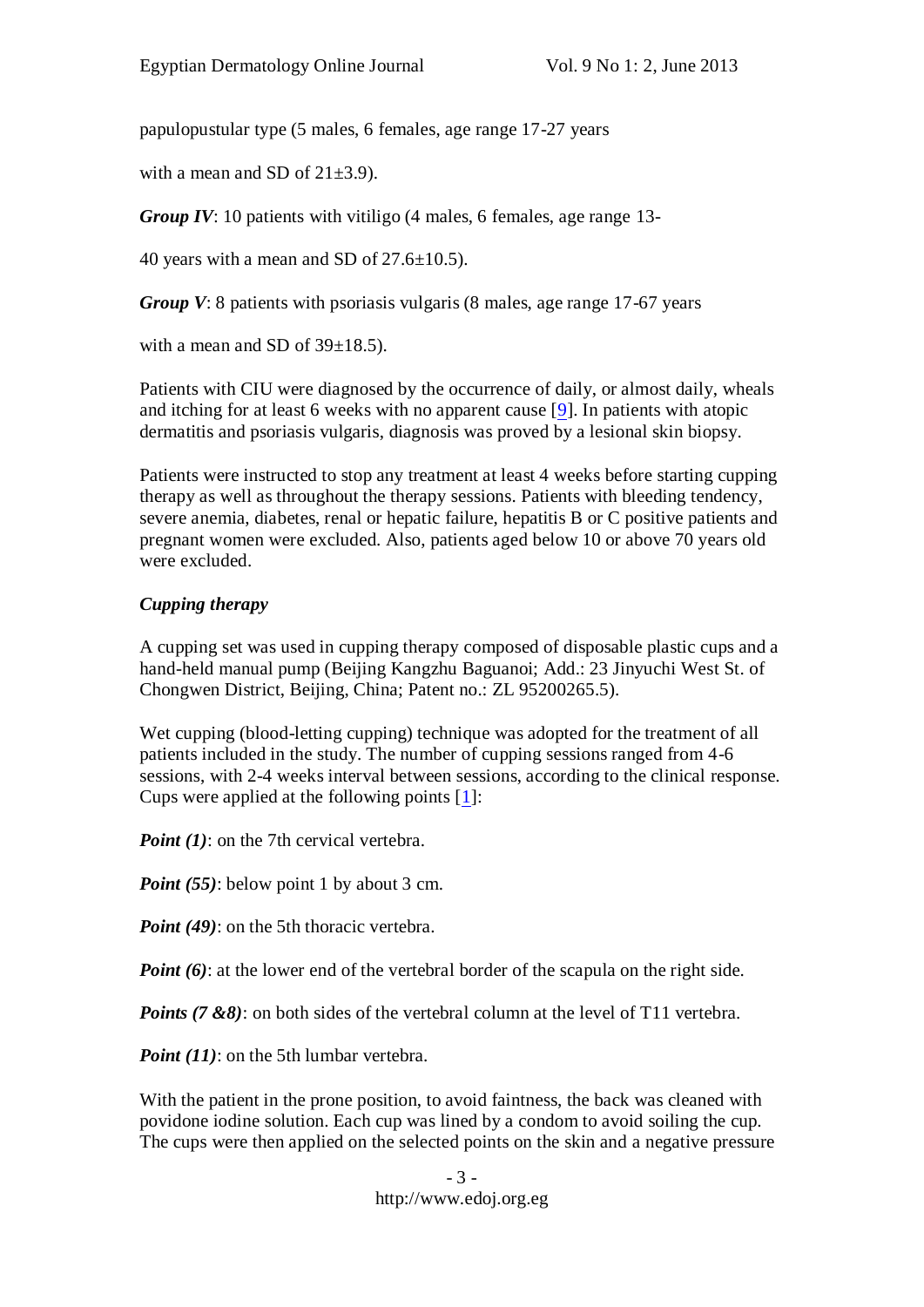was created inside them using the manual pump. This caused suction of the skin inside the cups, which was maintained for 3-5 minutes. Then, the cups were released by pulling the cup's valve leaving a circular congested area on the skin to mark the site of the cup.

By a surgical blade, 10-15 shallow incisions, about 3-4 mm long and less than 0.1 mm deep, were made at the site of only 4 cups at points 1, 55, 7 and 8. These incisions were parallel to the body plans. The remaining points; 6, 49 and 11, were not incised [\[1\]](file:///D:/Medical/edoj/vol009/0901/002/01.htm%231).

A piece of cotton was put inside the cup, and then the cup was applied again to the skin at the same site. With suction, bleeding from the incisions collected inside the condom lining the cup and absorbed by cotton without touching the cup itself. The cups were left for 2-5 minutes, and then removed. The skin was cleaned and the incisions were covered by dressings. Condoms containing blood-soaked cotton were removed from the cups and disposed. Cups were then washed with soap and water and kept for the next session for the same patient. After ending therapy, these cups were disposed.

#### *Laboratory investigations*

Two blood samples were drawn from each patient. One before the 1st cupping session and the 2nd was taken 2 weeks after the last session. Part of the sample was used for complete blood cell count (CBC) and the other was centrifuged to gain serum for assessment of IgE, IL-2 and C3 levels.

Serum total IgE and IL-2 levels were measured by the ELISA method with Immulite Analyser (Product no.: 030001-04, Serial no.: E0531B, Manufactured by Diagnostic Products Corporation DPC Inc., Los Angeles, CA, USA) using monoclonal mouse anti-IgE antibody (Immulite total IgE, Cat no.: LKIE5, Diagnostic Products Corporation DPC Inc., Los Angeles, CA, USA) and mouse monoclonal antibody against IL-2 (Quantikine Human IL-2 Immunoassay, Cat no.: D2050, R&D Systems Inc., Minneapolis, USA). IgE values were expressed as IU/ml and IL-2 as pg/ml.

Serum C3 level was measured by the nephelometric method with automatic set (Hitachi 902, Boehringer Mann Heim, Part no.: 7130021, Serial no.: 1122-030, Hitachi Ltd., Tokyo, Japan) using human C3 antiserum (Minineph Human C3 Kit, Code no.: ZKO23.R, Minineph, The Binding Site Ltd., Birmingham, UK). C3 values were expressed as mg/dl.

#### *Statistical analysis*

Data were statistically analyzed using SPSS (Statistical Package for the Social Sciences) version 8.0 (LEAD Technologies Inc., USA). Results were expressed as mean±SD (standard deviation). Statistical significance (p≤0.05) was assessed by Student's t-test.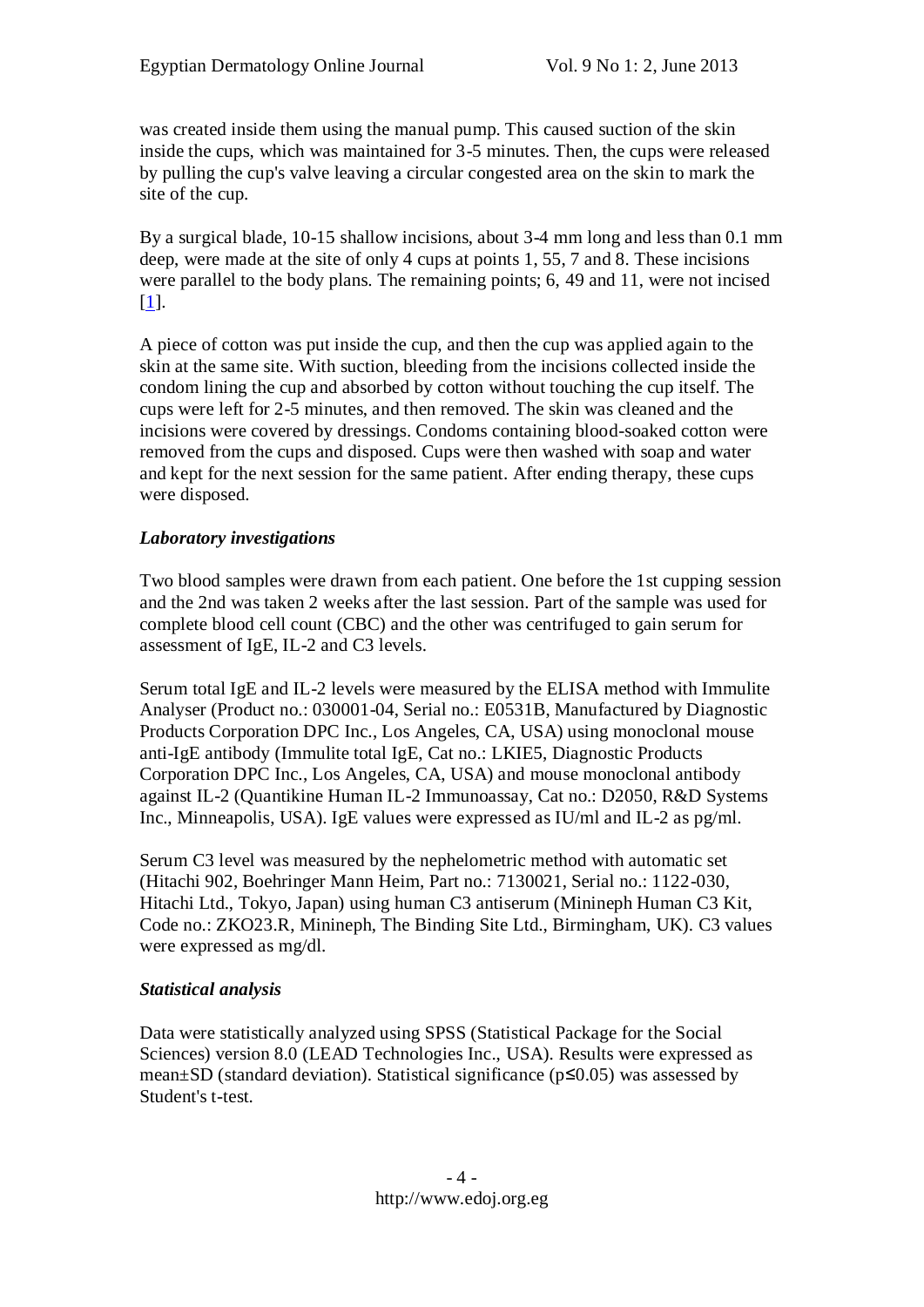# **Results**

## **Clinical results**

• *Group I* (12 patients with chronic idiopathic urticaria CIU)

Patients of this group received 2-5 sessions. From these patients, 9 patients (75%) completely cured with disappearance of episodes over a period of 8 months follow-up after completion of sessions and 3 patients (25%) showed mild improvement in the form of lengthening of the intervals between episodes. The total efficacy rate was 100% **(Fig. 1)**.

• *Group II* (9 patients with atopic dermatitis)

Patients of this group received 3-5 sessions. Only 2 patients (22%) moderately improved while the remaining 7 patients (78%) did not manifest any improvement.

• *Group III* (11 patients with acne vulgaris)

Patients of this group received 3-6 sessions. Of these patients, 7 with nodulocystic acne (64%) showed excellent improvement with disappearance of most lesions. Of the remaining 4 patients with papulopustular acne, 3 patients (27%) moderately improved and one patient (9%) did not respond to the therapy. The total efficacy rate was 91% **(Fig. 2)**.

```
• Group IV (10 patients with vitiligo)
```
Patients of this group received 3-5 sessions. All patients in this group did not show any improvement in response to cupping therapy.

• *Group V* (8 patients with psoriasis vulgaris)

Patients of this group received 1-4 sessions without showing any improvement. Moreover, Koebnerization occurred in 3 patients at the sites of the cups and incisions, so that the sessions were stopped immediately.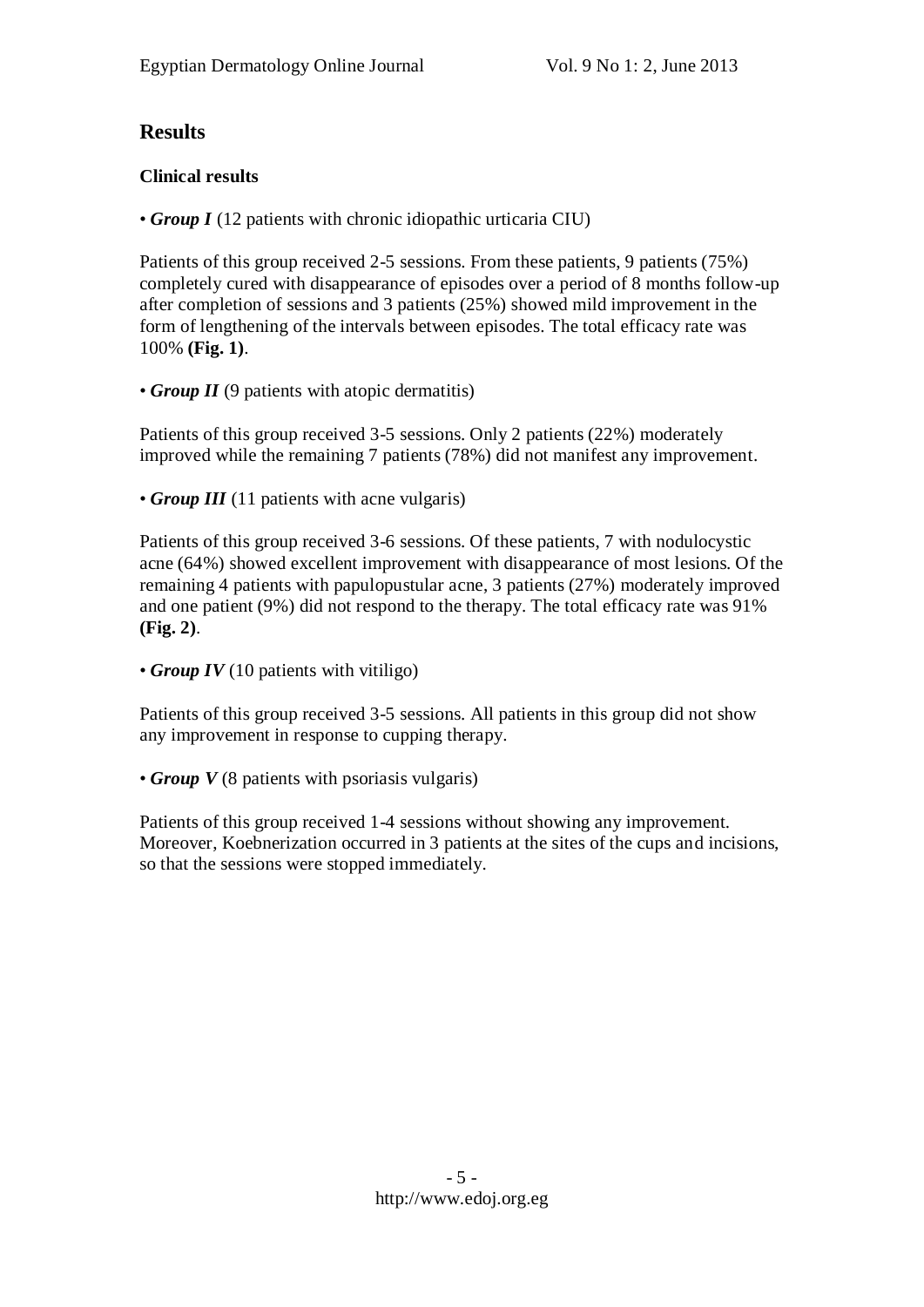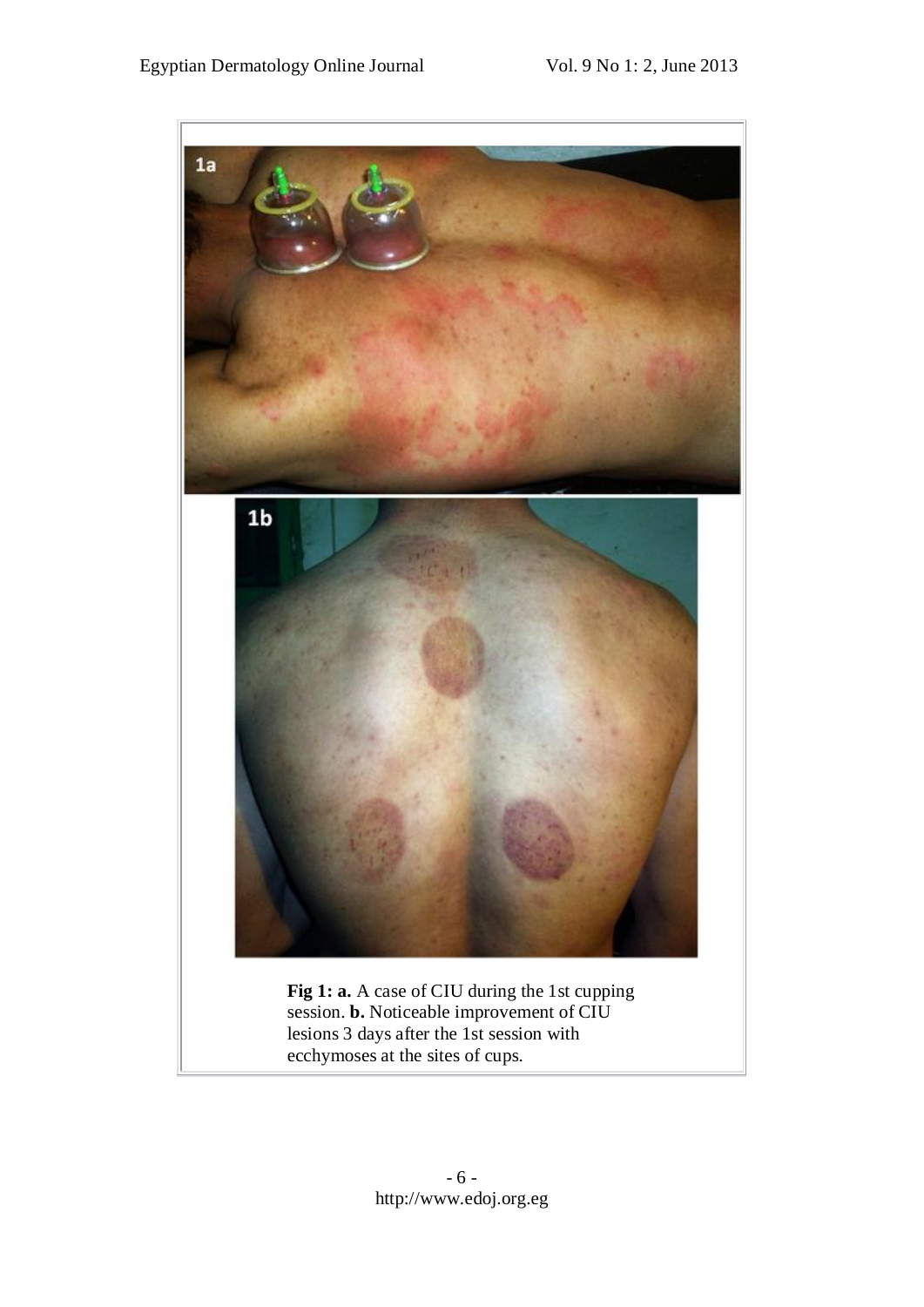

#### **Side effects of cupping therapy**

Common side effects were encountered as circular erythema and circular ecchymoses at the sites of the cups after treatment sessions which subsided before the following session.

#### **Laboratory results**

Complete blood cell count (CBC) of the 50 patients included in the study showed no significant differences, in the platelet or cell counts, after cupping therapy in comparison to those before therapy.

*In group I (CIU)*, serum IgE level significantly decreased after cupping  $(326.2\pm304.4)$  than before cupping  $(781.2\pm807.9)$  (p=0.04). Whereas, serum IL-2 and C3 levels showed no significant difference after cupping (22.4±4, 117.8±37.7 respectively) from that before cupping (25.4±4.8, 111.4±27.2) (p=0.1, 0.4) **(Table 1)**.

> - 7 http://www.edoj.org.eg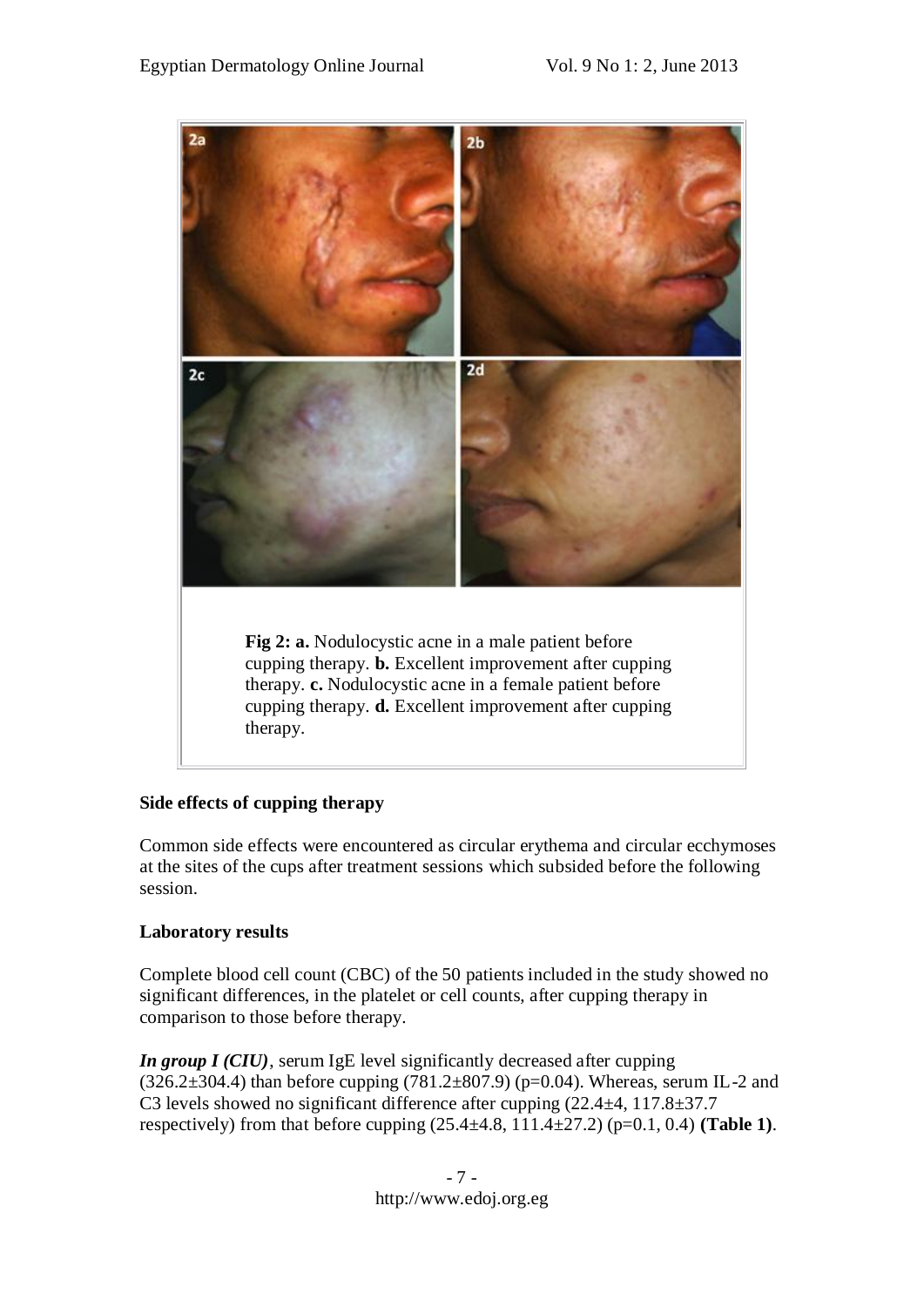*In group II (atopic dermatitis)*, there was no significant difference between serum IgE, IL-2 and C3 levels after cupping (985.3±737.1, 49.6±9.2, 119.1±28.4 respectively) and those before cupping  $(862 \pm 812.9, 50.9 \pm 8.9, 107.4 \pm 26.3)$  (p=0.6, 0.1, 0.3) **(Table 1)**.

*In group III (acne vulgaris)*, serum IgE and IL-2 levels significantly decreased after cupping  $(741.4 \pm 651.7, 21.1 \pm 2.5$  respectively) than before cupping  $(890.2 \pm 706.5,$  $25.4\pm3.6$ ) (p=0.03, 0.003). Whereas, serum C3 level showed no significant difference after cupping (124.7±33.1) from that before cupping (105.9±18.2) (p=0.1) **(Table 1)**. However, in excellently improved acne patients (7 out of 11 patients), serum C3 level significantly increased after cupping  $(136.3\pm34.2)$  than before cupping  $(99\pm15)$  $(p=0.008)$ .

*In group IV (vitiligo)*, there was no significant difference between serum IgE, IL-2 and C3 levels after cupping  $(370.8\pm544.5, 18.7\pm0.9, 134.5\pm3$  respectively) and those before cupping (391.3±518.5, 19.1±1.8, 120.2±27.7) (p=0.6, 0.4, 0.2) **(Table 1)**.

*In group V (psoriasis vulgaris)*, also, there was no significant difference between serum IgE, IL-2 and C3 levels after cupping (197.8±119.9, 35.2±6.6, 103.8±22.8 respectively) and those before cupping  $(242.9 \pm 229.6, 34.8 \pm 8.3, 98.5 \pm 41.2)$  (p=0.5, 0.8, 0.6) **(Table 1)**.

In the 50 patients included in this study, serum IgE level showed no significant difference after cupping  $(524.6 \pm 578.1)$  from that before cupping  $(655.7 \pm 692.3)$ ( $p=0.07$ ). Whereas, serum IL-2 level significantly decreased after cupping ( $28.3\pm12.5$ ) than before cupping  $(30.2 \pm 12.2)$  (p=0.002), and serum C3 level significantly increased after cupping (120.7 $\pm$ 31.8) than before cupping (109.2 $\pm$ 27.9) (p=0.01) **(Table 1)**.

On the other hand, in all improved patients in the studied groups (12 CIU, 10 acne vulgaris and 2 atopic dermatitis; 24 out of 50 patients), serum IgE and IL-2 levels significantly decreased after cupping  $(539.4 \pm 583.3, 23.9 \pm 8.5$  respectively) than before cupping (856.5±768, 27.4±8.2) (p=0.006, 0.001). While serum C3 level significantly increased after cupping  $(125\pm35.8)$  than before cupping  $(109.2\pm22.8)$ (p=0.02) **(Table 1)**.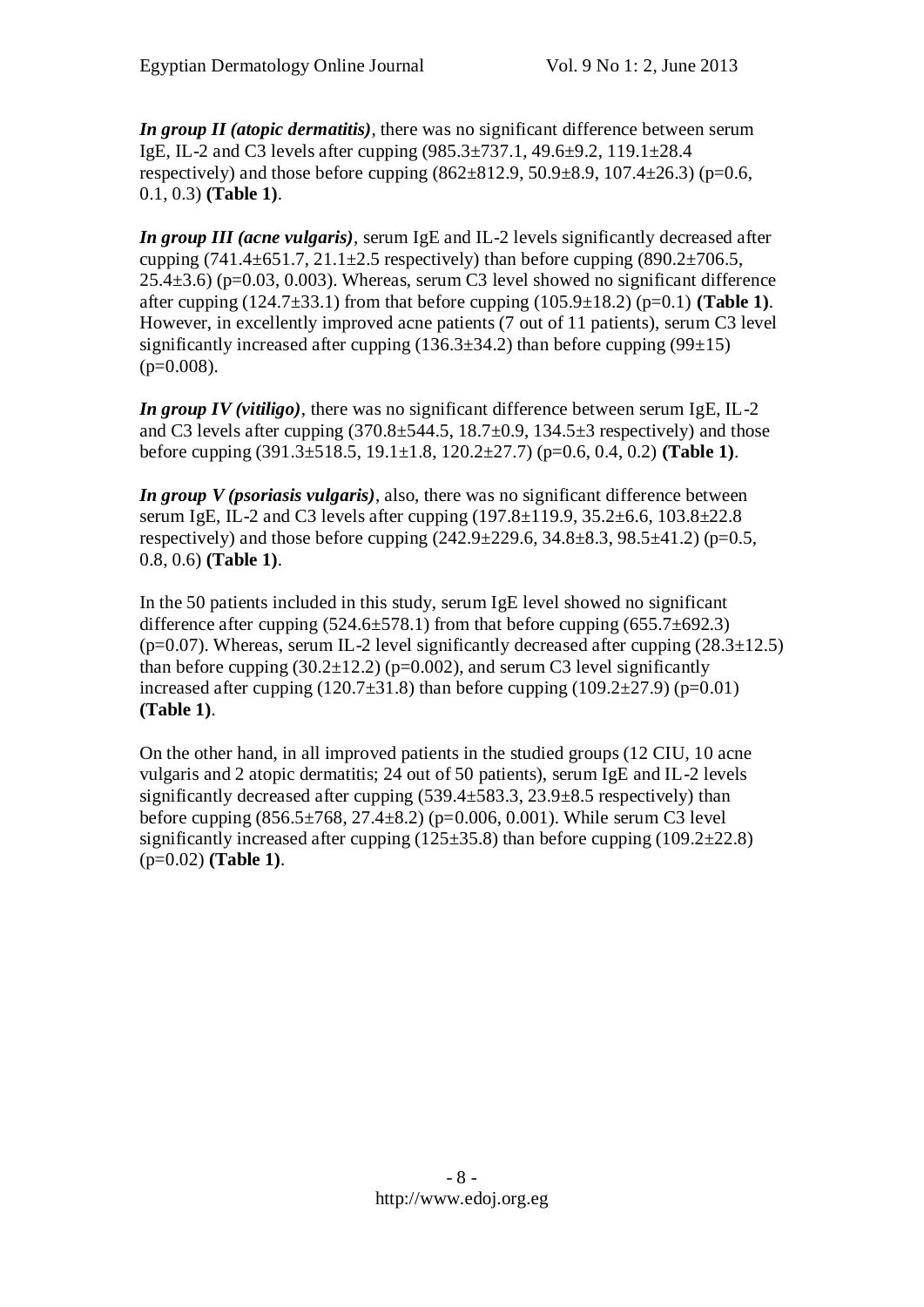|                 | IgE (IU/ml)                                                      |                                                          | $C3$ (mg/dl)  |            | $IL-2$ (pg/ml) |                |
|-----------------|------------------------------------------------------------------|----------------------------------------------------------|---------------|------------|----------------|----------------|
|                 | <b>Before</b>                                                    | After                                                    | <b>Before</b> | After      | <b>Before</b>  | After          |
| <b>CIU</b>      |                                                                  | 781.2±807.9326.2±304.4 111.4±27.2 117.8±37.7 25.4±4.8    |               |            |                | $22.4 + 4$     |
| 12 patients     | p                                                                | 0.04(S)                                                  | p             | $0.4$ (NS) | $\mathsf{D}$   | $0.1$ (NS)     |
| <b>AD</b>       | 862±812.9                                                        | $985.3\pm737.1 107.4\pm26.3 119.1\pm28.4 50.9\pm8.9$     |               |            |                | $49.6 + 9.2$   |
| 9 patients      | p                                                                | $0.6$ (NS)                                               | p             | $0.3$ (NS) | $\mathsf{D}$   | $0.1$ (NS)     |
| <b>AV</b>       |                                                                  | 890.2±706.5 741.4±651.7 105.9±18.2 124.7±33.1  25.4±3.6  |               |            |                | $21.1 \pm 2.5$ |
| 11 patients     | p                                                                | 0.03(S)                                                  | p             | $0.1$ (NS) | p              | 0.003(S)       |
| <b>Vitiligo</b> | 391.3±518.5370.8±544.5120.2±27.7 134.5±30                        |                                                          |               |            | $19.1 \pm 1.8$ | $18.7 + 0.9$   |
| 10 patients     | p                                                                | $0.6$ (NS)                                               | $\mathsf{D}$  | $0.2$ (NS) | p              | $0.4$ (NS)     |
| <b>PV</b>       |                                                                  | 242.9±229.6 197.8±119.9  98.5±41.2  103.8±22.8  34.8±8.3 |               |            |                | $35.2 + 6.6$   |
| 8 patients      | p                                                                | $0.5$ (NS)                                               | p             | $0.6$ (NS) | p              | $0.8$ (NS)     |
| <b>All</b>      | 655.7±692.3524.6±578.1 109.2±27.9 120.7±31.8 30.2±12.2 28.3±12.5 |                                                          |               |            |                |                |
| 50 patients     | p                                                                | $0.07$ (NS)                                              | p             | 0.01(S)    | p              | 0.002(S)       |
|                 | Improved 856.5±768 539.4±583.3 109.2±22.8 125±35.8               |                                                          |               |            | $27.4 \pm 8.2$ | $23.9 + 8.5$   |
| 24 patients     | p                                                                | 0.006(S)                                                 | p =           | 0.02(S)    | p              | 0.001(S)       |

CIU: chronic idiopathic urticaria, AD: atopic dermatitis, AV: acne vulgaris, PV: psoriasis vulgaris, S: significant p≤0.05, NS: not significant p>0.05

**Table (1)**: Mean serum IgE, IL-2 and C3 levels before and after cupping therapy in the studied groups.

# **Discussion**

There are only few studies in the literature evaluating cupping therapy in the treatment of skin diseases. Moreover, most of these studies are published in the Chinese language and the available abstracts in English do not allow enough information about the design of the studies and the exact cupping technique.

In the present work, cupping therapy using the wet (blood-letting) technique has proved 100% total efficacy rate in the treatment of chronic idiopathic urticaria (CIU), 91% in acne vulgaris, especially nodulocystic type, and only 22% in atopic dermatitis.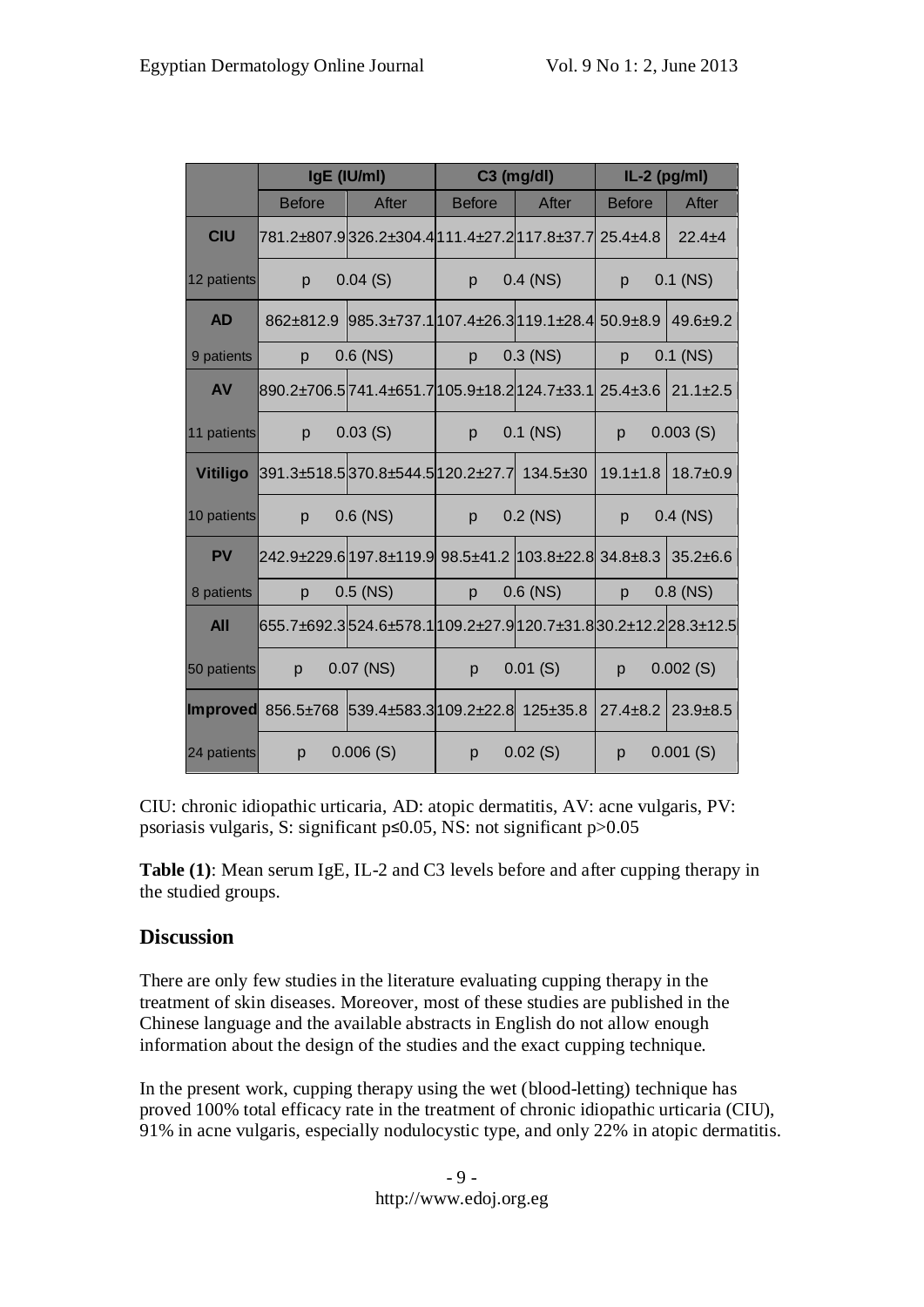Cupping therapy has been used in the treatment of urticaria with varying degrees of success [\[5,](file:///D:/Medical/edoj/vol009/0901/002/01.htm%235)[10](file:///D:/Medical/edoj/vol009/0901/002/01.htm%2310)[-11\]](file:///D:/Medical/edoj/vol009/0901/002/01.htm%2311). It has been reported to be effective in the treatment of acne vulgaris with efficacy rate of more than  $90\%$  [\[6](file:///D:/Medical/edoj/vol009/0901/002/01.htm%236)[,12-](file:///D:/Medical/edoj/vol009/0901/002/01.htm%2312)[13\]](file:///D:/Medical/edoj/vol009/0901/002/01.htm%2313). Pan (2005) [\[6\]](file:///D:/Medical/edoj/vol009/0901/002/01.htm%236) reported the highest rate of efficacy of cupping therapy in the treatment of acne patients (96.8%) and this may be attributed to a Chinese-drug facemask he used together with cupping in the treatment of his patients. Wang [\[14\]](file:///D:/Medical/edoj/vol009/0901/002/01.htm%2314) reported successful treatment of 87% of patients with eczema using wet cupping. However, he did not mention the type of eczema he treated. Meanwhile, the number of sessions in his study was 15 sessions, whereas, much less number of sessions (3-5) was followed in the present study.

Vitiligo (10 patients) and psoriatic (8 patients) patients included in our study did not show any improvement with cupping therapy. Moreover, koebnerization was encountered in 3 psoriatic patients. On the contrary, Jun (1992) [\[15\]](file:///D:/Medical/edoj/vol009/0901/002/01.htm%2315) reported improvement of 90% of vitiligo patients and Zhao et al. (1991) [\[16\]](file:///D:/Medical/edoj/vol009/0901/002/01.htm%2316) reported improvement of 98.4% of psoriatic patients treated with cupping. However, they used other means to aid the therapeutic effect of cupping as herbal tincture [\[15\]](file:///D:/Medical/edoj/vol009/0901/002/01.htm%2315) and acupuncture or electro-acupuncture [\[16\]](file:///D:/Medical/edoj/vol009/0901/002/01.htm%2316) in addition to cupping.

It is apparent that the efficacy rate of cupping therapy in published studies differs significantly from that reported in the present study because of the different applications of cupping therapy. In the present study, wet cupping only was used in the treatment of all patients and the maximum number of sessions was 6, with 2-4 weeks interval between sessions. Other authors used either wet or dry cupping, more or less number of treatment sessions, and added herbal preparations or other modalities besides cupping to increase its efficacy. However, the regimen of treatment designed in those reports depends mainly on the experience and does not depend on scientific terms or evidence based medicine.

Usually, cupping therapy causes circular erythema, edema, ecchymoses or purpura that takes several days to several weeks to subside [\[17\]](file:///D:/Medical/edoj/vol009/0901/002/01.htm%2317). Heated cups can result in circular burns [\[18\]](file:///D:/Medical/edoj/vol009/0901/002/01.htm%2318), prolonged cupping period can result in suction bullae [\[19\]](file:///D:/Medical/edoj/vol009/0901/002/01.htm%2319) and wet cupping probably increases the risk of infection [\[8\]](file:///D:/Medical/edoj/vol009/0901/002/01.htm%238). In one case, long-term wet cupping therapy was reported to cause cardiac hypertrophy due to chronic severe iron deficiency anemia [\[20\]](file:///D:/Medical/edoj/vol009/0901/002/01.htm%2320). Weng and Hsiao (2008) [\[21\]](file:///D:/Medical/edoj/vol009/0901/002/01.htm%2321) were the first to report a case of acquired hemophilia-A due to cupping therapy.

In the present study, wet cupping was the technique adopted to treat all the patients included in the study. Despite that, secondary infection and cross infection were not encountered as strict antiseptic and anti-cross infection measures were considered. Povidone iodine solution was used to clean the skin before and after cupping, moreover, a condom was applied to each cup before treatment and was removed together with the blood- soaked cotton wool after treatment. A separate set of disposable plastic cups was used for each patient and disposed after ending the sessions. As plastic cups and a manual pump were used to apply the technique, burns were never encountered. However, ecchymoses were the only side effect observed, that usually subsided before the following session.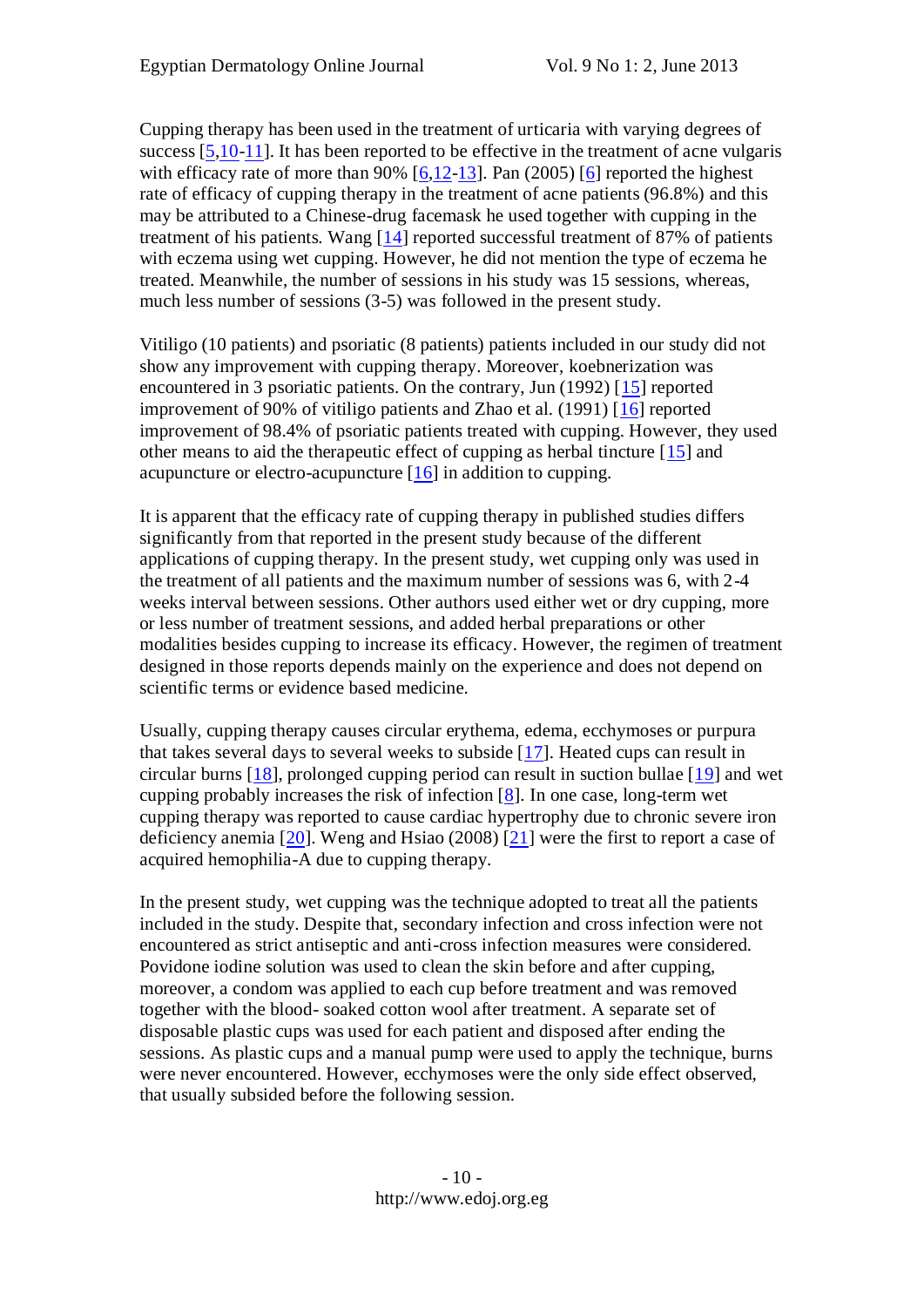It is strongly believed that various traditional therapies (also termed alternative or complementary medicine) function and heal through their influence on the immune system of the human body  $[22]$  so in the present study, beside the clinical evaluation of the efficacy of cupping therapy, laboratory investigations were performed. Complete blood cell count (CBC) and serum levels of IgE, IL-2 and C3 were measured in patients before and after cupping therapy to detect any changes that may be related to the therapy.

In the 50 patients included in this study, there were no significant changes in the means of platelet or cell counts after cupping therapy. Also, serum IgE level showed no significant difference after cupping  $(p=0.07)$ . Whereas, serum IL-2 level significantly decreased ( $p=0.002$ ) and serum C3 level significantly increased ( $p=0.01$ ) after cupping therapy.

The pathophysiology of chronic urticaria is based on the cutaneous mast cell release of mediators, predominantly histamine. Release can be induced via specific IgE, components of complement activation and nonspecifically by various compounds including endogenous peptides, endorphins and enkephalins [\[23\]](file:///D:/Medical/edoj/vol009/0901/002/01.htm%2323). One study reported that total IgE serum level becomes elevated in acute, chronic and physical urticaria [\[24\]](file:///D:/Medical/edoj/vol009/0901/002/01.htm%2324). Another study found that serum C3 content in chronic urticaria patients is significantly lower than that in healthy adults [\[25\]](file:///D:/Medical/edoj/vol009/0901/002/01.htm%2325). Also, increased levels of circulating pro-inflammatory cytokines such as TNF-alpha, IL-1 beta, IL-12p70 and IL-16 were observed in most patients with chronic idiopathic urticaria (CIU), together with an enhancement of IL-2 secretion following T-cell stimulation [\[26\]](file:///D:/Medical/edoj/vol009/0901/002/01.htm%2326).

In the present study, all CIU patients (group l, 12 patients) showed clinical improvement in response to cupping therapy. In those patients, serum IgE level significantly decreased after cupping therapy ( $p=0.04$ ), while serum IL-2 and C3 levels showed no significant change (p= 0.1, 0.4 respectively) after cupping therapy.

In atopic dermatitis (AD), serum IgE level was found to be significantly higher in patients than in healthy population and showed significant correlation with severity of the disease [\[27-](file:///D:/Medical/edoj/vol009/0901/002/01.htm%2327)[28\]](file:///D:/Medical/edoj/vol009/0901/002/01.htm%2328) whereas serum C3 level was reported to be lower in AD patients than in healthy subjects and correlated inversely with the disease severity [\[29\]](file:///D:/Medical/edoj/vol009/0901/002/01.htm%2329). There is an inverse correlation between IL-2 concentration and the severity of AD or serum IgE level. On the contrary, serum IL-2 receptor (IL-2R) level was found to be significantly elevated in AD as compared with healthy subjects. Furthermore, IL-2R level in AD patients showed a significant correlation with IgE level and disease severity [\[30\]](file:///D:/Medical/edoj/vol009/0901/002/01.htm%2330).

In group II (9 atopic dermatitis patients), no significant differences were encountered in serum IgE ( $p=0.6$ ), IL-2 ( $p=0.1$ ) or C3 ( $p=0.3$ ) levels after cupping therapy, where only 2 patients showed moderate clinical improvement.

In acne vulgaris, C3 deposition around lesions is an early event in the inflammation of lesions [\[31\]](file:///D:/Medical/edoj/vol009/0901/002/01.htm%2331). It is suggested that propionibacterium acnes can stimulate T-cell proliferation and IL-2 production [\[32\]](file:///D:/Medical/edoj/vol009/0901/002/01.htm%2332) and increases interleukin mRNA expression levels in keratinocytes [\[33\]](file:///D:/Medical/edoj/vol009/0901/002/01.htm%2333).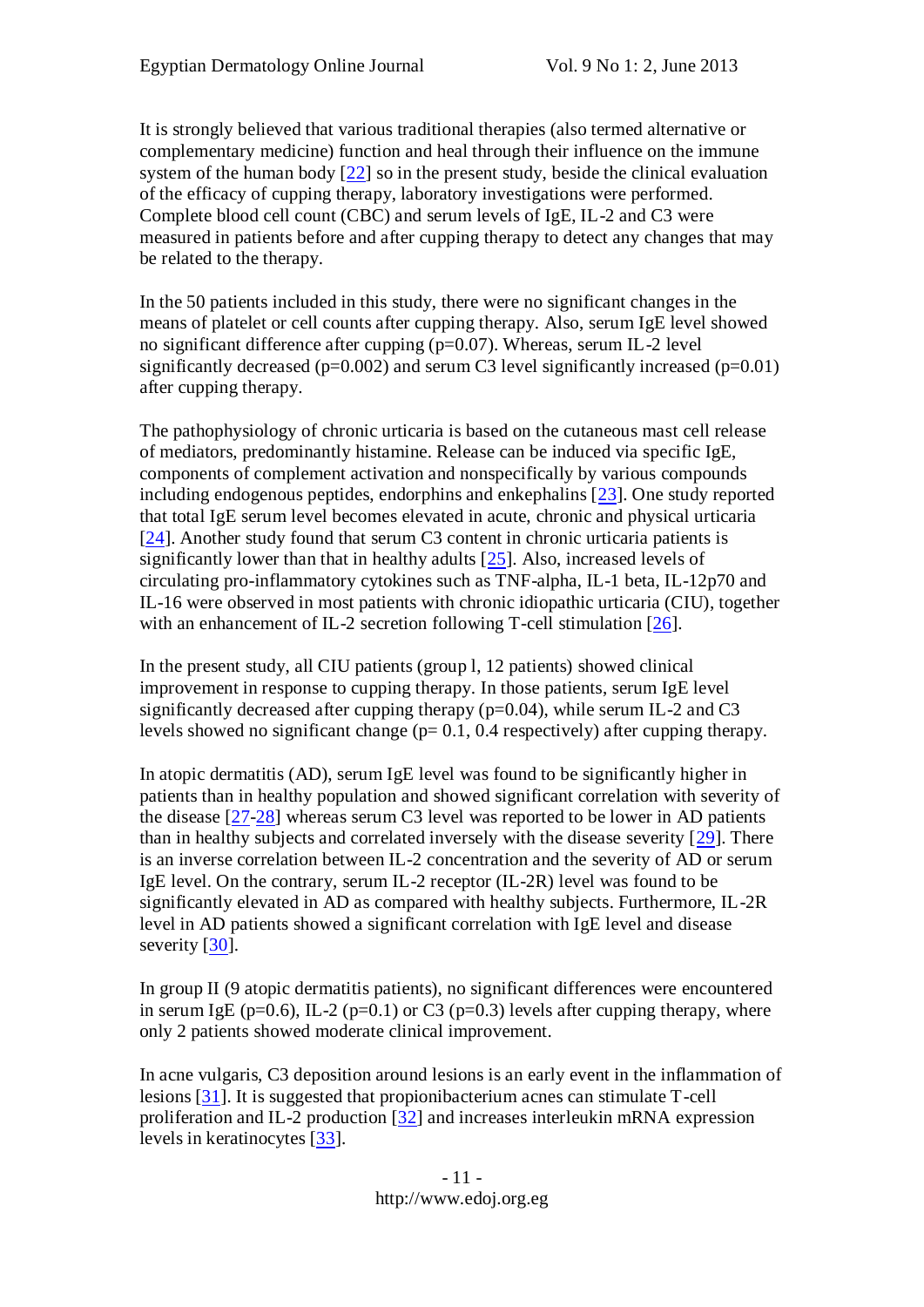In acne vulgaris patients (group III, 11 patients), we have found that serum IgE and IL-2 levels significantly decreased  $(p=0.03, 0.003$  respectively) whereas, there was no significant change in serum C3 level  $(p=0.1)$  after cupping therapy. However, in acne patients who showed excellent improvement (7 out of 11 patients), serum C3 level significantly increased (p=0.008) after cupping therapy.

It has been reported that C3 and C4 values were significantly higher in vitiligo patients than in normal subjects [\[34\]](file:///D:/Medical/edoj/vol009/0901/002/01.htm%2334). Serum level of soluble IL-2R (sIL-2R) was significantly higher in vitiligo patients than in healthy subjects. Moreover, patients with short duration of the disease showed higher serum level sIL-2R [\[35\]](file:///D:/Medical/edoj/vol009/0901/002/01.htm%2335). In the present study there was no significant change of serum IgE ( $p=0.6$ ), IL-2 ( $p=0.4$ ) or  $C_3$  (p=0.2) levels after cupping therapy in vitiligo patients (group IV, 10 patients).

High serum IgE levels were detected in psoriasis vulgaris patients [\[24\]](file:///D:/Medical/edoj/vol009/0901/002/01.htm%2324) and much higher levels were detected in psoriatic erythroderma patients [\[36\]](file:///D:/Medical/edoj/vol009/0901/002/01.htm%2336). Elevated serum levels of C3a in psoriasis suggest that there is a continuous activation of the complement system leading to the generation of inflammatory mediators [\[37\]](file:///D:/Medical/edoj/vol009/0901/002/01.htm%2337). One study found significantly higher serum IL-2 levels in patients with plaque-type psoriasis than in healthy subjects [\[38\]](file:///D:/Medical/edoj/vol009/0901/002/01.htm%2338). In the present study, there was no significant change of serum IgE (p=0.5), IL-2 (p=0.8) or C3 (p=0.6) levels after cupping therapy in psoriatic patients (group V, 8 patients).

Analysis of the data of the patients who showed clinical improvement only (24 out of 50 patients) revealed that serum IgE and IL-2 levels significantly decreased ( $p=0.006$ , 0.001 respectively), while serum C3 level significantly increased (p=0.02) in those patients after cupping therapy. These changes in serum IgE, IL-2 and C3 levels in clinically improved patients after treatment could be related to cupping therapy. This indicates that cupping therapy may exert its therapeutic effect through influencing the immune system of the patient. The other possibility is that these changes could be the result of disease improvement. Whether these immunological changes are the cause or the result, this issue remains to be clarified.

It has been noticed that serum IgE level decreased after cupping therapy in all treated patients, except in atopic dermatitis patients. However, this decrease did not reach statistical significance, except in group I (CIU) and group III (acne vulgaris) where the decrease in serum IgE level after cupping therapy was significant ( $P \le 0.05$ ). Also, serum IL-2 level decreased, but, insignificantly, after cupping therapy in all treated groups, except in group III (acne vulgaris) where the decrease in serum IL-2 level was significant ( $p= 0.003$ ). Another observation is that serum C3 level increased after cupping therapy in all treated groups, but this increase did not reach statistical significance in any group. This may suggest that cupping therapy influences the immune system regardless the clinical response to the therapy. On the other hand, statistically significant increase in serum C3 level (P≤0.05) was encountered in all improved patients of the studied groups (24 out of 50 patients), as well as in acne vulgaris patients who showed excellent improvement (7 out of 11 patients) after cupping therapy.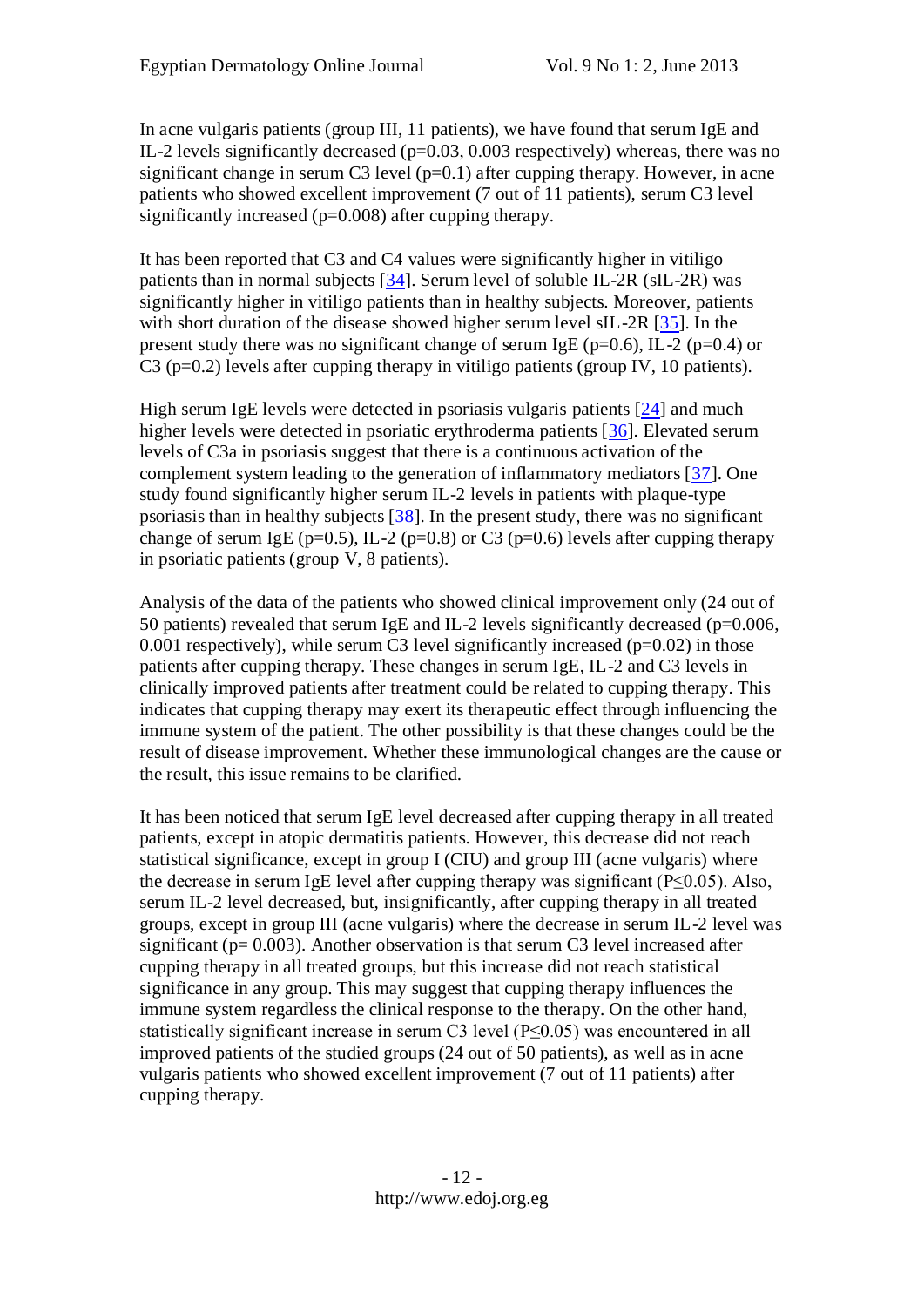From the present results, it can be concluded that wet cupping is an effective alternative or complementary therapy for CIU, acne vulgaris (especially nodulocystic type) and only some cases of atopic dermatitis. Decreased serum IgE and IL-2 levels and increased serum C3 level in those patients after cupping therapy, may suggest that the beneficial effect of cupping therapy could be attributed to correcting abnormalities in the immune system. On the other hand, the results also advice not to perform wet cupping therapy for vitiligo or psoriatic patients.

After all, the results of this study and other studies in the literature indicate that cupping therapy, despite its efficacy in treating some diseases, is a mysterious therapy that depends on individual experience and does not depend on scientific terms. More scientifically evidence based controlled studies are required to figure out its exact mode of action, definite method of application, diseases that can benefit from such therapy and its remote effects on the human body.

#### **References**

1. Xue CC, O'Brien KA. Modalities of Chinese Medicine. In: PC Leung, CC Xue, YC Cheng (eds.) A Comprehensive Guide to Chinese Medicine. Singapore; World Scientific, 2003: 19-46.

2. Mataix J, Belinchon I, Banuls J, et al. Skin lesions from the application of suction cups for therapeutic purposes. Actas Dermosifiliogr 2006; 97: 212-4.

3. Cao H, Han M, Li X et al. Clinical research evidence of cupping therapy in China: a systematic literature review. BMC Complementary and Alternative Medicine 2010; 10:70.

4. Sang J, Wang S, Lu X. Needling and cupping used to treat 20 cases of erysipelas. J Tradit Chin Med 2003; 23: 116.

5. Wang W. Moving flash-fire cupping along the channels- a new method for treating urticaria. J Tradt Chin Med 2004; 24: 128.

6. Pan H. Thirty-two cases of acne treated with blood-letting puncture, cupping and Chinese-drug facemask. J Tradt Chin Med 2005; 25: 270-2.

7. Zhang HS, Gao XY. Observation on therapeutic effect of acupuncture, moving cupping and blood-letting puncture on chloasma. Zhongguo Zhen Jiu 2009; 29: 119- 21.

8. Yoo SS, Tausk F. Cupping: East meets West. Int J Dermatol 2004; 43: 664-5.

9. Grattan CE, Sabroe RA, Greaves MW. Chronic urticaria. J Am Acad Dermatol 2002; 46: 645-57.

10. Li L, Ding J. Treatment of urticaria with cupping at back-shu points- a report of 40 cases. J Tradit Chin Med 2001; 21: 37-8.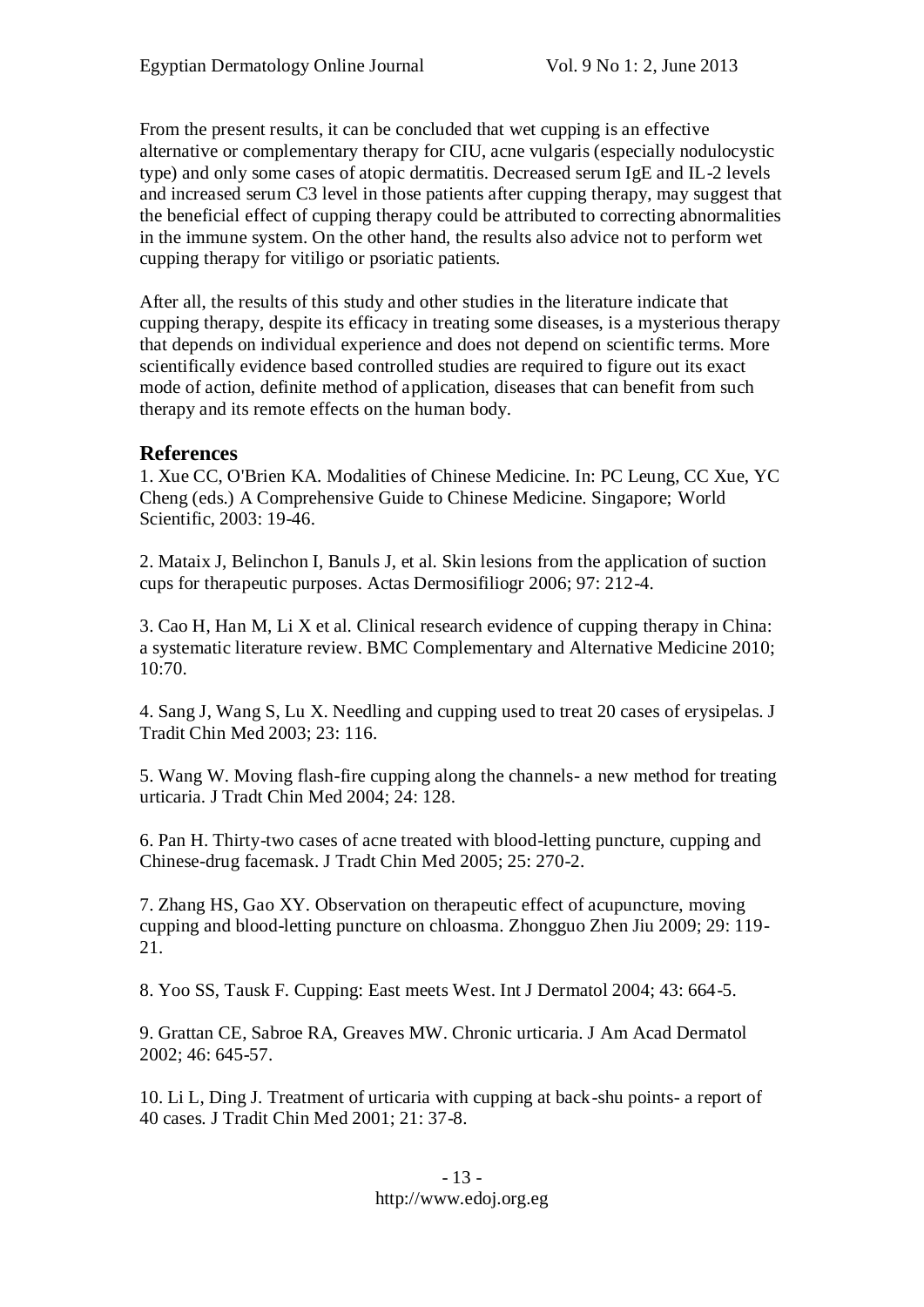11. Liu D. Pricking, cupping and qu feng tiao ying decoction for treatment of chronic urticaria. J Tradit Chin Med 2002; 22: 269-71.

12. Ding LN. 50 cases of acne treated by puncturing acupoint dazhui in combination with cupping. J Tradit Chin Med 1985; 5: 128.

13. Chen D, Jiang N, Cong X. 47 cases of acne treated by prick-bloodletting plus cupping. J Tradit Chin Med 1993; 13: 185-6.

14. Wang Q. 54 cases of eczema treated with acupuncture, bloodletting and cupping. Shang J Acupunct 2000; 19: 16-7.

15. Jun J. Observation on clinical effect of vitiligo treated with medicinal cupping. Chin Acupunct Moxibustion 1992; 12: 11.

16. Zhao F, Wang P, Hua S. Treatment of psoriasis with acupuncture and cupping therapy. Chin Acupunct Moxibustion 1991; 11: 16-9.

17. Tham LM, Lee HP, Lu C. Cupping: from a biomechanical perspective. J Biomech 2006; 39: 2183-93.

18. Kose AA, Karabagli Y, Cetin C. An unusual cause of burns due to cupping: complication of a folk medicine remedy. Burns 2006: 32: 126-7.

19. Tuncez F, Bagci Y, Kurtipek GS, Erkek E. Suction bullae as a complication of prolonged cupping. Clin Exp Dermatol 2006; 31: 300-1.

20. Sohn IS, Jin ES, Cho JM, et al. Bloodletting-induced cardiomyopathy: reversible cardiac hypertrophy in severe chronic anaemia from long-term bloodletting with cupping. Eur J Echocardiogr 2008; 9: 585-6.

21. Weng YM, Hsiao CT. Acquired hemophilia A associated with therapeutic cupping. Am J Emerg Med 2008; 26: 970.

22. Tada T. Toward the philosophy of CAM: super-system and epimedical sciences. Evid Based Complement Alternat Med 2004; 1: 5-8.

23. Schocket AL. Chronic urticaria: pathophysiology and etiology, or the what and why. Allergy Asthma Proc 2006; 27: 90-5.

24. Przybilla B, Ring J, Volk M. Total IgE levels in the serum in dermatologic disease. Hautarzt 1986; 37: 77-82.

25. Zhou A, Qianru Z, Ting Z. Effect of acupuncture on serum C3 content in the patient of chronic urticaria. Chin Acupunct Moxibustion 2003; 23: 641.

26. Dos Santos JC, Azor MH, Nojima VY, et al. Increased circulating proinflammatory cytokines and imbalanced regulatory T-cell cytokines production in

> - 14 http://www.edoj.org.eg